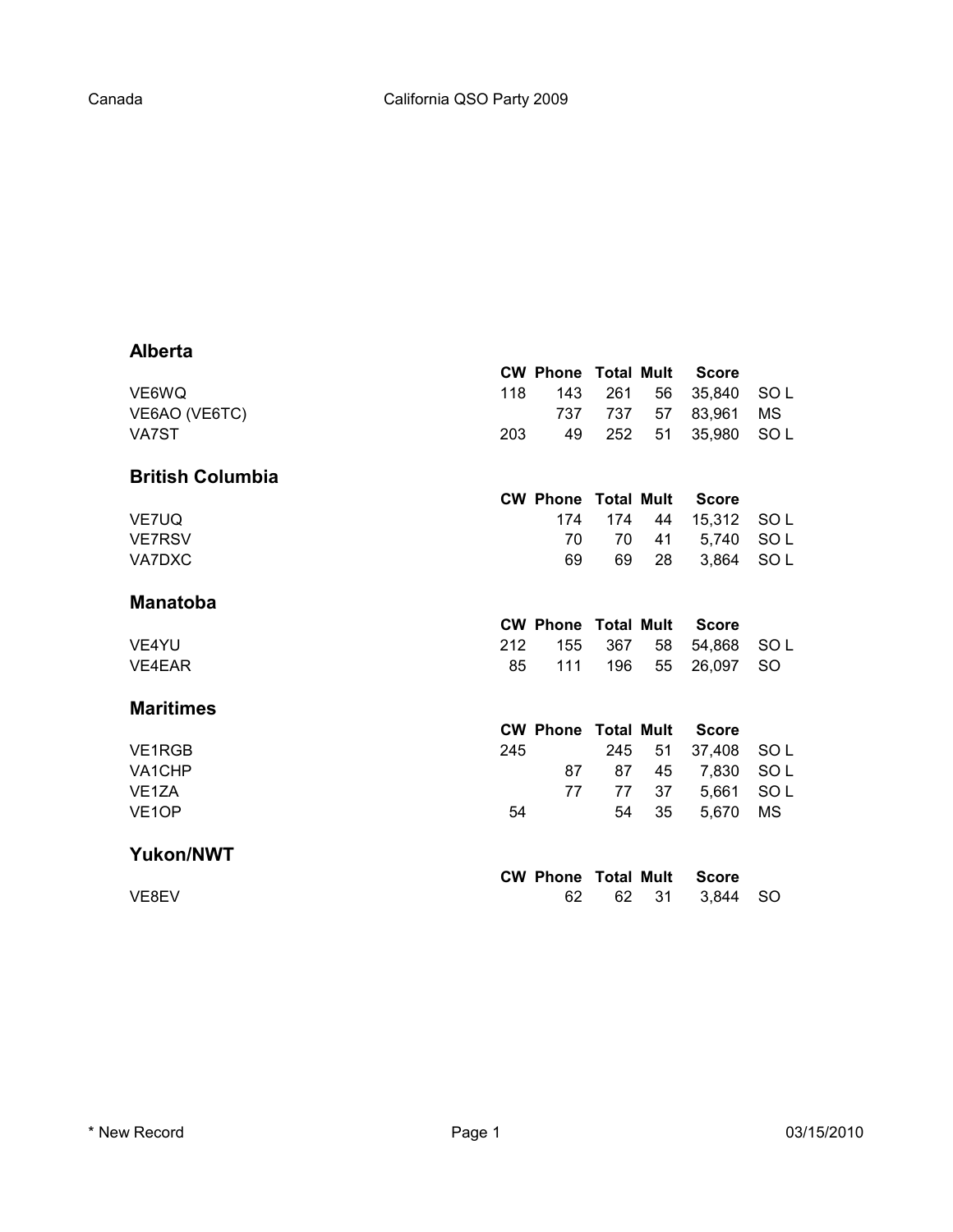## **Ontario**

|                               |              | <b>CW Phone</b> | <b>Total Mult</b> |    | <b>Score</b> |                 |
|-------------------------------|--------------|-----------------|-------------------|----|--------------|-----------------|
| VE3KZ                         | 296          | 369             | 665               | 58 | 94,221       | <b>SO</b>       |
| VE3CR                         | 271          | 231             | 502               | 58 | 73,805       | SO              |
| VE3XD                         | 268          | 177             | 445               | 58 | 67,019       | SO <sub>L</sub> |
| VE3RZ                         | 270          | 162             | 432               | 58 | 65,685       | SO              |
| VA3DF                         | 202          | 175             | 377               | 58 | 55,448       | SO <sub>Q</sub> |
| VE3CX                         | 210          | 160             | 370               | 56 | 53,200       | SO              |
| VE3OBU                        | 207          | 134             | 341               | 57 | 50,587       | SO <sub>L</sub> |
| VE3JM                         | 171          | 163             | 334               | 55 | 46,090       | SO <sub>L</sub> |
| VE3TW                         | 152          | 172             | 324               | 54 | 43,146       | SO <sub>L</sub> |
| VE3OM                         | 216          |                 | 216               | 54 | 34,911       | SO <sub>L</sub> |
| VA3PC                         |              | 275             | 275               | 56 | 30,744       | SO              |
| VE3JI                         | 122          | 102             | 224               | 52 | 29,588       | SO <sub>L</sub> |
| VE3AD                         |              | 260             | 260               | 55 | 28,545       | SO <sub>L</sub> |
| VA3OR (VE3RCN)                | 98           | 102             | 200               | 53 | 26,341       | SO <sub>L</sub> |
| VE3JAQ                        | 85           | 125             | 210               | 52 | 26,260       | SO <sub>L</sub> |
| VE3NE                         | 103          | 75              | 178               | 50 | 22,950       | SO <sub>L</sub> |
| VA3KA                         |              | 197             | 197               | 52 | 20,436       | SO              |
| VA3RJ                         | 147          |                 | 147               | 43 | 18,963       | SO <sub>L</sub> |
| VE3FJ                         | 137          |                 | 137               | 45 | 18,495       | SO <sub>L</sub> |
| VA3NR                         | 78           | 78              | 156               | 46 | 17,894       | SO              |
| VA3EC                         | 138          |                 | 138               | 41 | 16,912       | SO <sub>L</sub> |
| VE3MGY                        | 116          |                 | 116               | 39 | 13,513       | SO <sub>L</sub> |
| VA3ATT                        | 105          |                 | 105               | 36 | 11,340       | SO <sub>L</sub> |
| VE3TU                         |              | 99              | 99                | 45 | 8,865        | SO <sub>L</sub> |
| VE3BK                         | 10           | 85              | 95                | 40 | 7,940        | SO              |
| VE3WIB                        |              | 96              | 96                | 38 | 7,296        | SO              |
| VE3HG                         |              | 65              | 65                | 36 | 4,680        | SO <sub>L</sub> |
| VE3EJ                         | 49           |                 | 49                | 26 | 3,822        | SO              |
| VE3FU                         | 25           | 25              | 50                | 29 | 3,625        | SO <sub>L</sub> |
| VE3FSJ                        |              | 54              | 54                | 31 | 3,317        | SO <sub>L</sub> |
| VA3RKM                        | 16           |                 | 16                | 11 | 511          | SO <sub>Q</sub> |
| VA3DX                         | 247          | 274             | 521               | 58 | 74,617       | <b>MS</b>       |
| VE3KF                         | 252          | 149             | 401               | 58 | 61,132       | <b>MS</b>       |
| VE3MIS (VE3IMG VE3CWU VE3XAP) | $\mathbf{1}$ | 386             | 387               | 55 | 42,570       | <b>MS</b>       |
| VE3UZ (VE3GYL, VE3UZ)         | 132          | 129             | 261               | 54 | 35,316       | MS <sub>L</sub> |
| VA3NPL (VA3NPL VE3RM)         | 61           | 155             | 216               | 55 | 27,115       | <b>MS</b>       |
| VA3PL                         | 24           | 129             | 153               | 44 | 14,476       | MS <sub>L</sub> |
| VE3AJ                         |              | 31              | 31                | 23 | 1,403        | MS <sub>L</sub> |
|                               |              |                 |                   |    |              |                 |